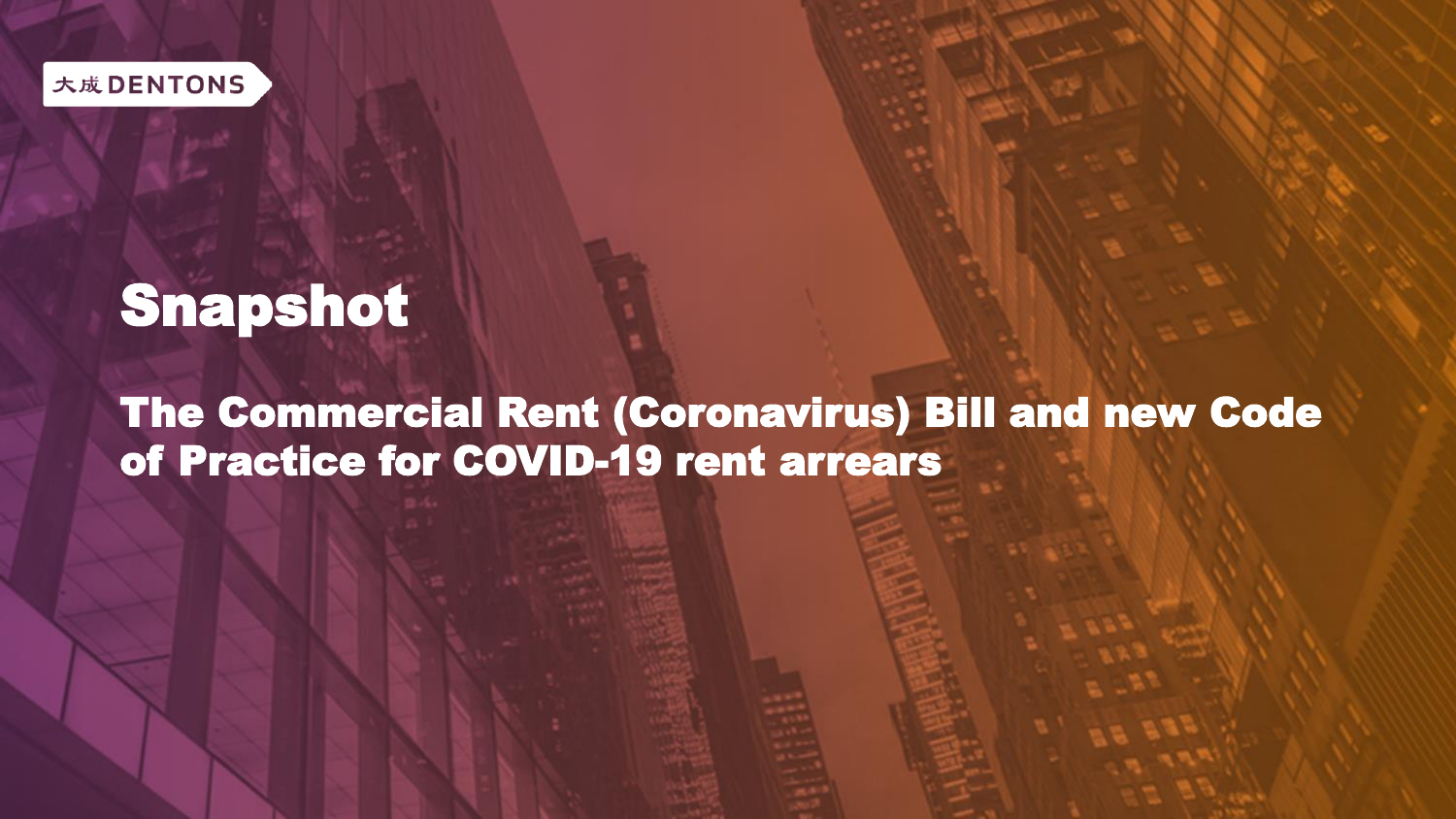## Up to November 2021



- COVID-19 regulations forcing the closure of, or restrictions on, certain businesses and/or premises
- Restrictions on the use of forfeiture, Commercial Rent Arrears Recovery and winding-up petitions – due to expire March 2022
- Voluntary Code of Practice
- Some parties have negotiated settlement of arrears, others have not
- Some tenants have tried to persuade the courts that the pandemic should relieve them of their contractual commitments to pay rent – so far those arguments have been unsuccessful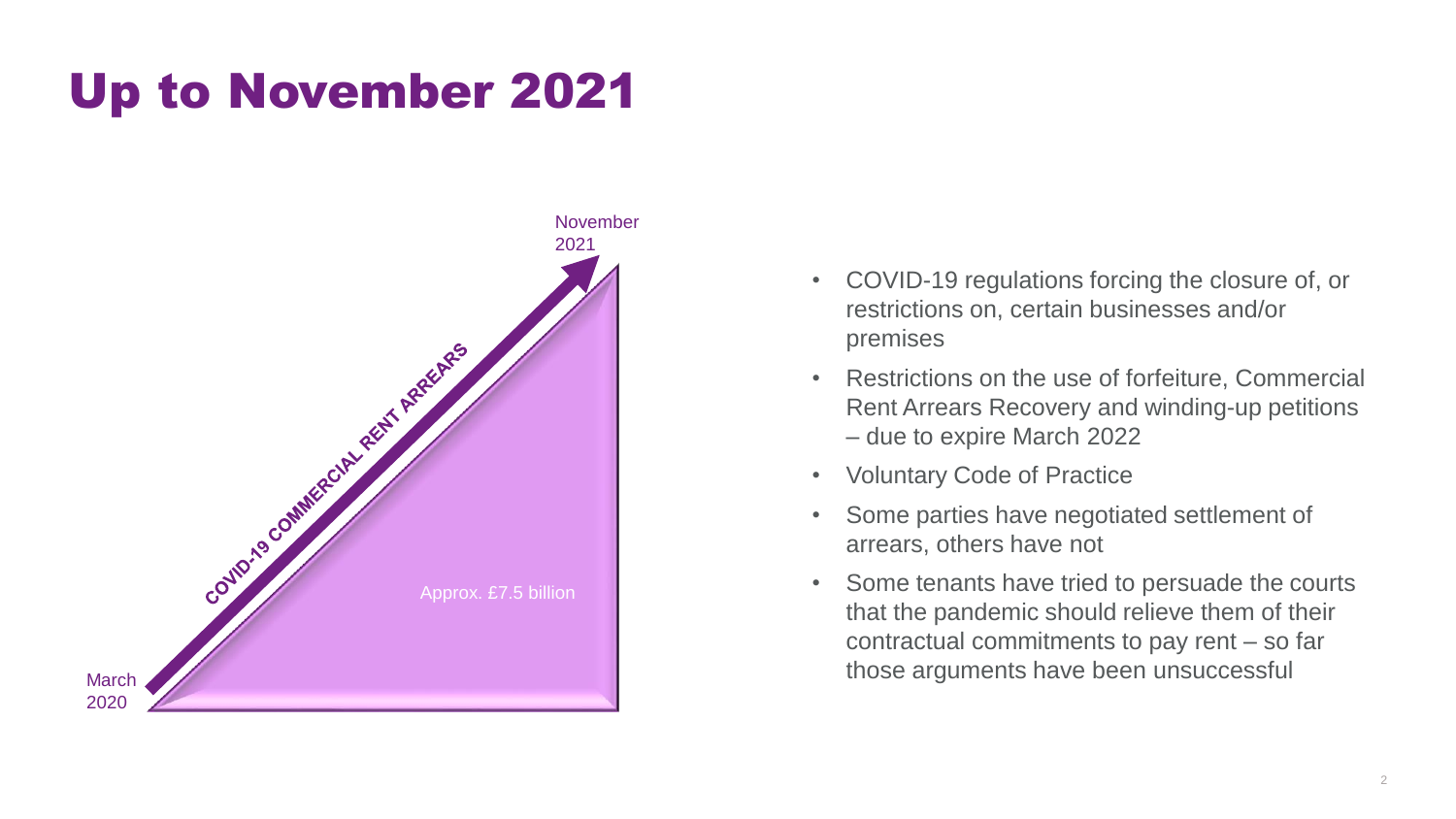## November 2021

#### **COMMERCIAL RENT (CORONAVIRUS) BILL**

- Expected to come into force March 2022
- Commercial tenancies in England and Wales
- Scheme of binding arbitration for determining what, if any, relief from COVID-19 rent arrears should be awarded
- Applies only to protected rent debt
- Reference to arbitration can be made within six months of enactment
- Arbitration award as soon as reasonably practicable (unless oral hearing)
- Relief:
- writing off the whole or any part of the debt
- giving time to pay/payment by instalments and
- reducing (including to zero) any interest due
- Further restrictions on enforcement action/insolvency proceedings in relation to protected rent debt

#### **CODE OF PRACTICE**

- Immediate effect
- Applies to UK tenancies
- Advice on how parties should behave and approach arrears negotiations
- Complements the Bill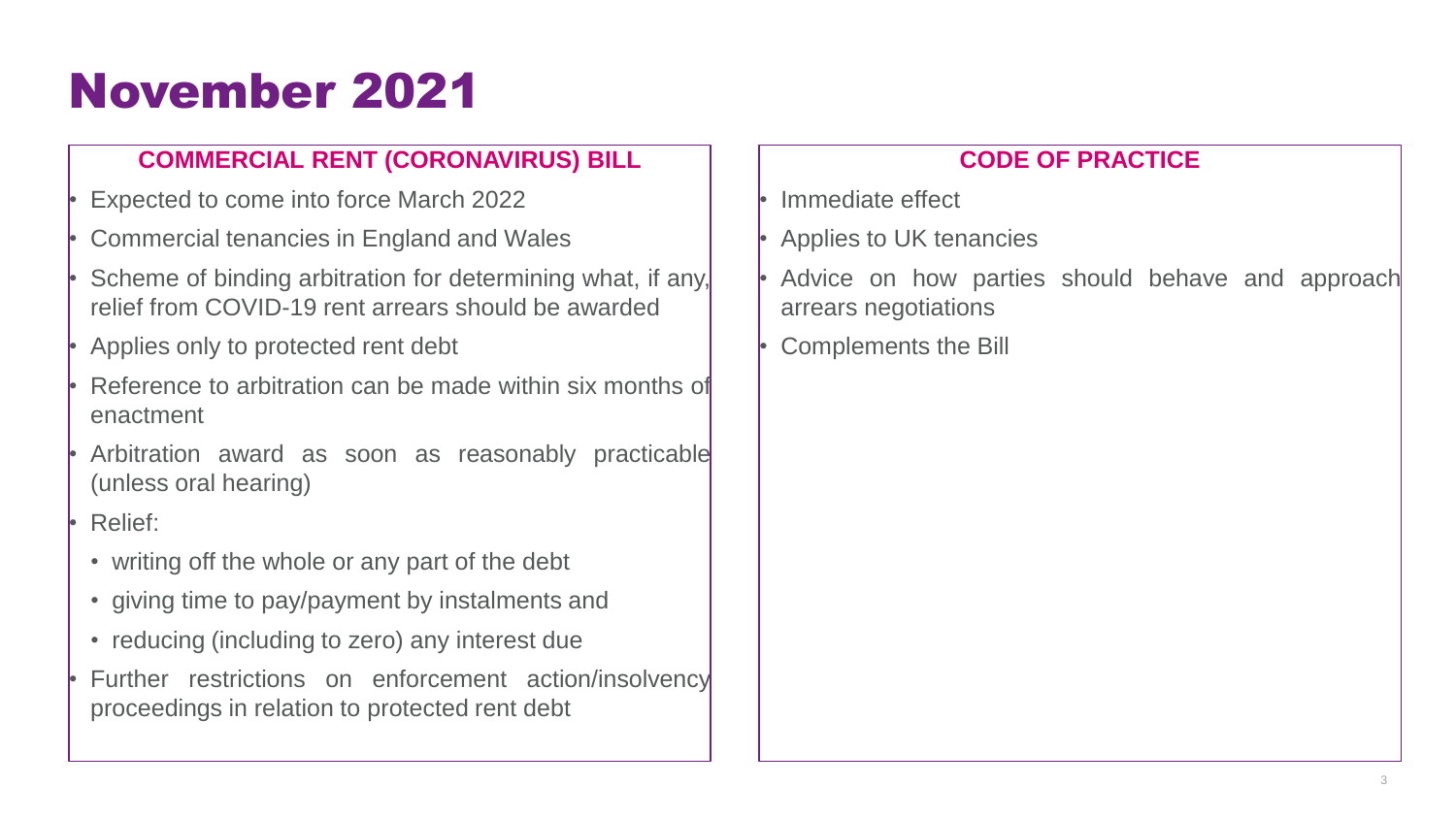## Is there a protected rent debt?

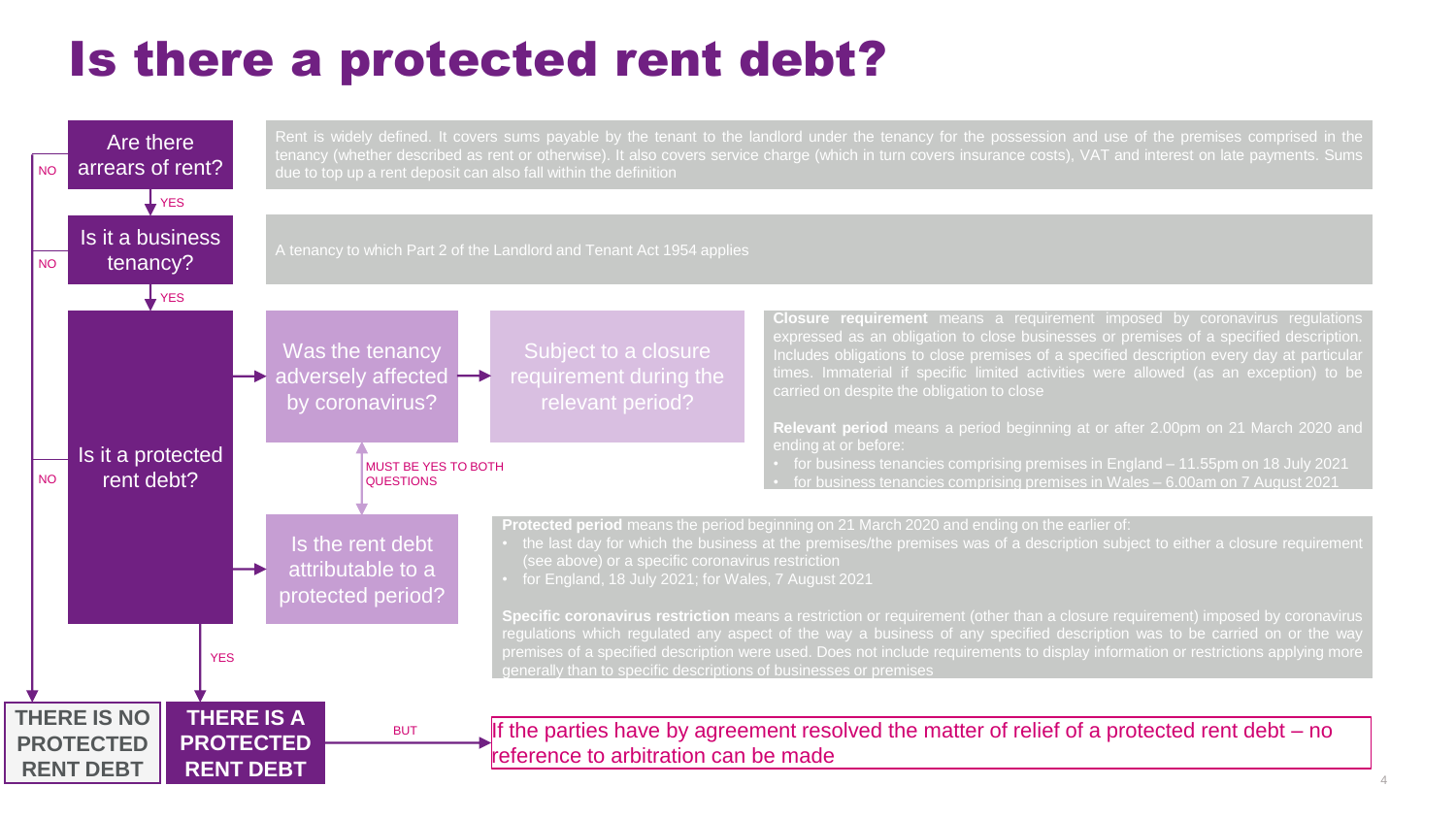## Key principles

- Any award should be aimed at:
	- preserving (where the tenant's business is viable) or
	- restoring and preserving (where the tenant's business would become viable if given relief from payment)

the viability of the business of the tenant, so far as that is consistent with preserving the landlord's solvency AND

• The tenant should, so far as to do so is consistent with the principle above, be required to meet its obligations as regards the payment of protected rent in full and without delay

**Viability of tenant's business** No definition of viability

**Solvency of landlord** A landlord is solvent unless it is, or is likely to become, unable to pay its debts as they fall due

#### Disregarding:

- anything done by a party to manipulate its financial affairs so as to improve its position in relation to the award to be made
- the possibility that a party may borrow money or restructure its business.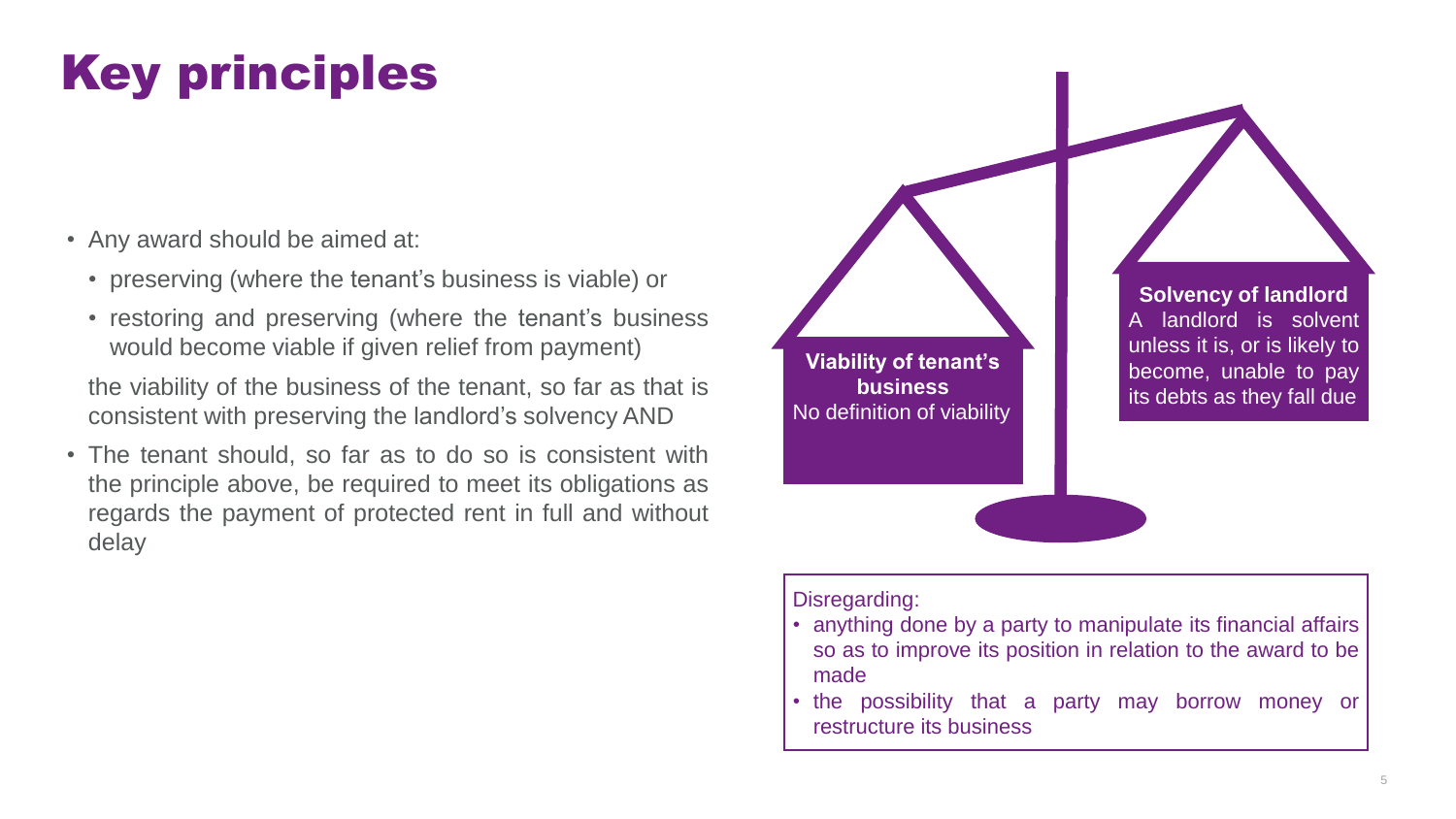### Restrictions on remedies

**Moratorium period** means the period beginning on the day on which the Act is passed and ending:

- if the matter is not referred to arbitration within the prescribed period (currently six months from the enactment of the Act), the last day of that period
- where the matter is referred to arbitration, the day on which the arbitration concludes

| <b>Action</b>                                 | <b>Current position</b>                                                                                                                                                                                                                                                                                                                                                                                                                                                                                                                                                                                                                                                                                                                                                                                                 | <b>From enactment of the Bill</b>                                                                                                                                                                                                                                                                                                       |
|-----------------------------------------------|-------------------------------------------------------------------------------------------------------------------------------------------------------------------------------------------------------------------------------------------------------------------------------------------------------------------------------------------------------------------------------------------------------------------------------------------------------------------------------------------------------------------------------------------------------------------------------------------------------------------------------------------------------------------------------------------------------------------------------------------------------------------------------------------------------------------------|-----------------------------------------------------------------------------------------------------------------------------------------------------------------------------------------------------------------------------------------------------------------------------------------------------------------------------------------|
| Forfeiture                                    | Current moratorium in place until 25 March 2022                                                                                                                                                                                                                                                                                                                                                                                                                                                                                                                                                                                                                                                                                                                                                                         | Further moratorium for protected rent debt for the moratorium period                                                                                                                                                                                                                                                                    |
| <b>CRAR</b>                                   | Until 25 March 2022, minimum amount of net unpaid rent that must be owing before CRAR<br>can be used is:<br>• from 25 March 2021 until 23 June 2021 (inclusive), 457 days' rent and<br>• from 24 June 2021, 544 days' rent                                                                                                                                                                                                                                                                                                                                                                                                                                                                                                                                                                                              | Cannot be used in relation to protected rent debt for the moratorium period                                                                                                                                                                                                                                                             |
| Debt claims                                   | Until 9 November 2021, there were no restrictions<br>The Bill contains retrospective provisions to allow the parties to stay any debt claims made<br>by a landlord against a tenant (or guarantor) on or after 10 November 2021 which relate to<br>or include protected rent debt. If judgment is given in a claim initiated on or after 10<br>November 2021, then it will not be enforced and instead the issue of the protected rent debt<br>can be referred to arbitration in accordance with the Bill                                                                                                                                                                                                                                                                                                               | Landlords may not, during the moratorium period for the protected debt, make a<br>debt claim (including by way of counterclaim) to enforce the protected rent debt                                                                                                                                                                      |
| Landlord's<br>right to<br>appropriate<br>rent | Currently no restrictions<br>The Bill contains retrospective provisions requiring any rent payments made (but not<br>appropriated by the tenant) during the relevant period to be deemed as having been<br>applied to any unprotected rent debt before it is applied to any protected rent debt. If the<br>landlord has exercised its right to appropriate the rent payment during the relevant period to<br>the protected rent debt, that will be deemed ineffective. The relevant period begins on the<br>day after the last day of the protected period for the debt (see previous slide) and ends with<br>the day before the first day of the moratorium period of the debt. Any exercise of the<br>landlord's right to appropriate rent to protected rent debt contrary to these provisions will be<br>ineffective | On receipt of a rent payment during the moratorium period for which the tenant<br>has not exercised any right of appropriation, the landlord's right to appropriate<br>the payment must be used to apply the payment to meet any unprotected rent<br>debt before it is applied to any protected rent debt                               |
| Rent<br>deposits                              | Currently no restrictions                                                                                                                                                                                                                                                                                                                                                                                                                                                                                                                                                                                                                                                                                                                                                                                               | Landlords may not, during the moratorium period for the debt, recover the debt<br>from the tenancy deposit<br>If the landlord has recovered the debt from the tenancy deposit prior to the<br>beginning of the moratorium period, the tenant is not required to make good any<br>shortfall in the deposit before the end of that period |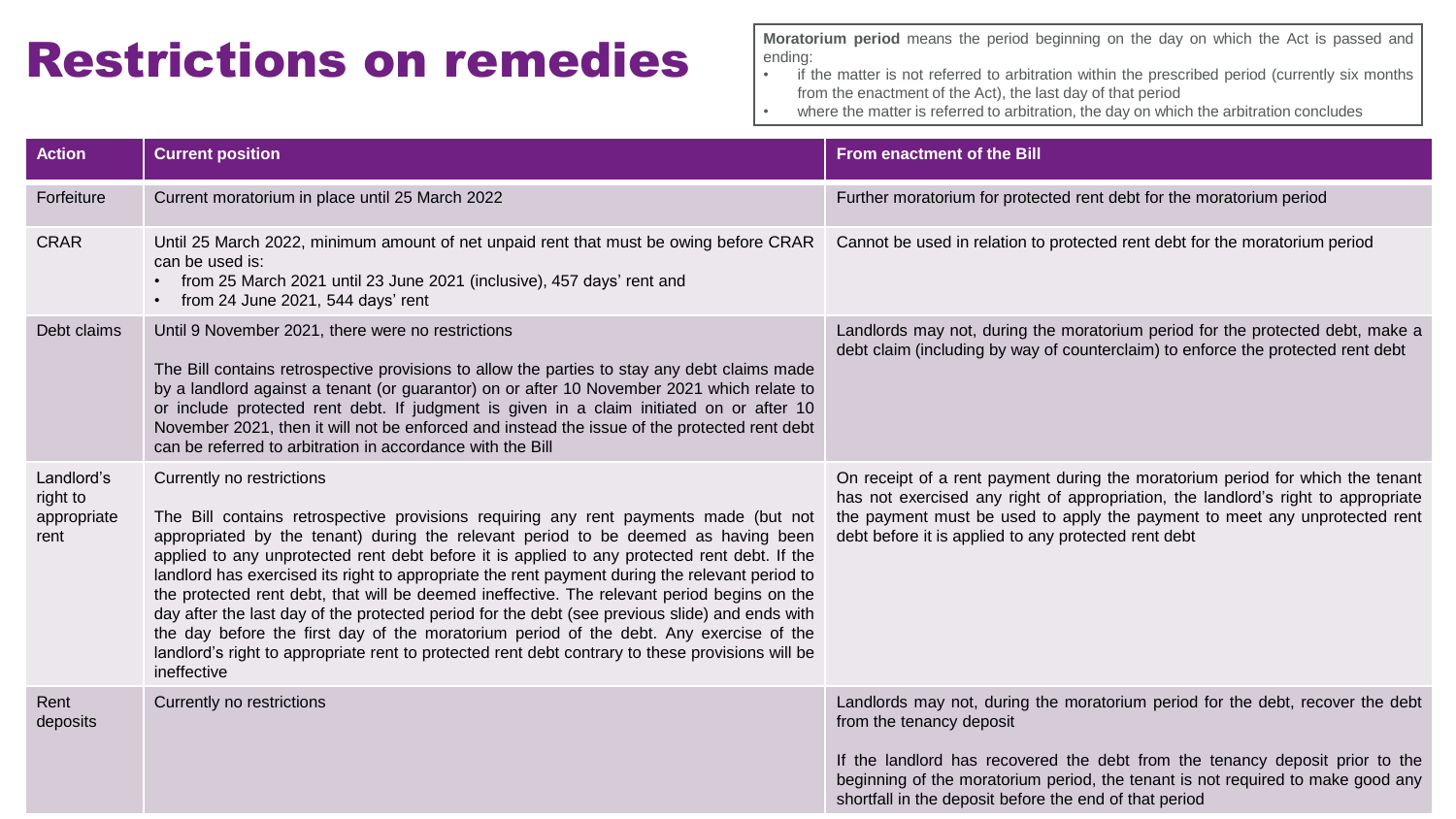### Restrictions on insolvency and arbitration arrangements

**Moratorium period** means the period beginning on the day on which the Act is passed and ending:

- if the matter is not referred to arbitration within the prescribed period (currently six months from the enactment of the Act), the last day of that period
- where the matter is referred to arbitration, the day on which the arbitration concludes

| <b>Action</b>                                     | <b>Current position</b>                                                                                                                                                                                                                                                                                                                                                                                                                         | <b>From enactment of the Bill</b>                                                                                                                                                                                                                                                                                                                                                                                                                                                                                                                                                                                                                                                                                        |
|---------------------------------------------------|-------------------------------------------------------------------------------------------------------------------------------------------------------------------------------------------------------------------------------------------------------------------------------------------------------------------------------------------------------------------------------------------------------------------------------------------------|--------------------------------------------------------------------------------------------------------------------------------------------------------------------------------------------------------------------------------------------------------------------------------------------------------------------------------------------------------------------------------------------------------------------------------------------------------------------------------------------------------------------------------------------------------------------------------------------------------------------------------------------------------------------------------------------------------------------------|
| Winding-up<br>petitions                           | Creditor must demonstrate that it has sought to negotiate the<br>repayment of the debt and must send a notice to the company giving it<br>21 days to respond with proposals for paying the debt. The debt owed<br>must be at least £10,000. Petitions cannot be brought in respect of a<br>commercial rent debt until the end of March 2022 unless the creditor<br>can prove that the non-payment of the debt is not related to the<br>pandemic | The landlord may not, during the moratorium period for the debt, present a petition for the winding-up<br>of the company unless the landlord is owed a debt by the company which is not a protected rent debt                                                                                                                                                                                                                                                                                                                                                                                                                                                                                                            |
| CVAs etc.                                         | Currently no restrictions                                                                                                                                                                                                                                                                                                                                                                                                                       | During the relevant period:<br>no proposal for a CVA<br>no proposal for an IVA<br>no application for a compromise or arrangement<br>in relation to the whole or part of a protected rent debt can be made<br>Relevant period begins with the day on which an arbitrator is appointed and ends:<br>where the arbitrator makes an award, 12 months after the day on which the award is made<br>where the arbitrator makes an award dismissing the reference, the day on which that award is<br>made<br>where an arbitrator's award is set aside on appeal, the day on which that decision is made<br>where arbitration proceedings are abandoned or withdrawn by the parties, the day of that<br>abandonment or withdrawal |
| Bankruptcy                                        | Not considered here                                                                                                                                                                                                                                                                                                                                                                                                                             | Not considered here                                                                                                                                                                                                                                                                                                                                                                                                                                                                                                                                                                                                                                                                                                      |
| Arbitration<br>proceedings<br>outside the<br>Bill | Currently no restrictions                                                                                                                                                                                                                                                                                                                                                                                                                       | Neither the tenant nor the landlord may initiate arbitration proceedings outside the Bill in relation to<br>the protected rent debt during the moratorium period for the debt unless the other party agrees                                                                                                                                                                                                                                                                                                                                                                                                                                                                                                              |